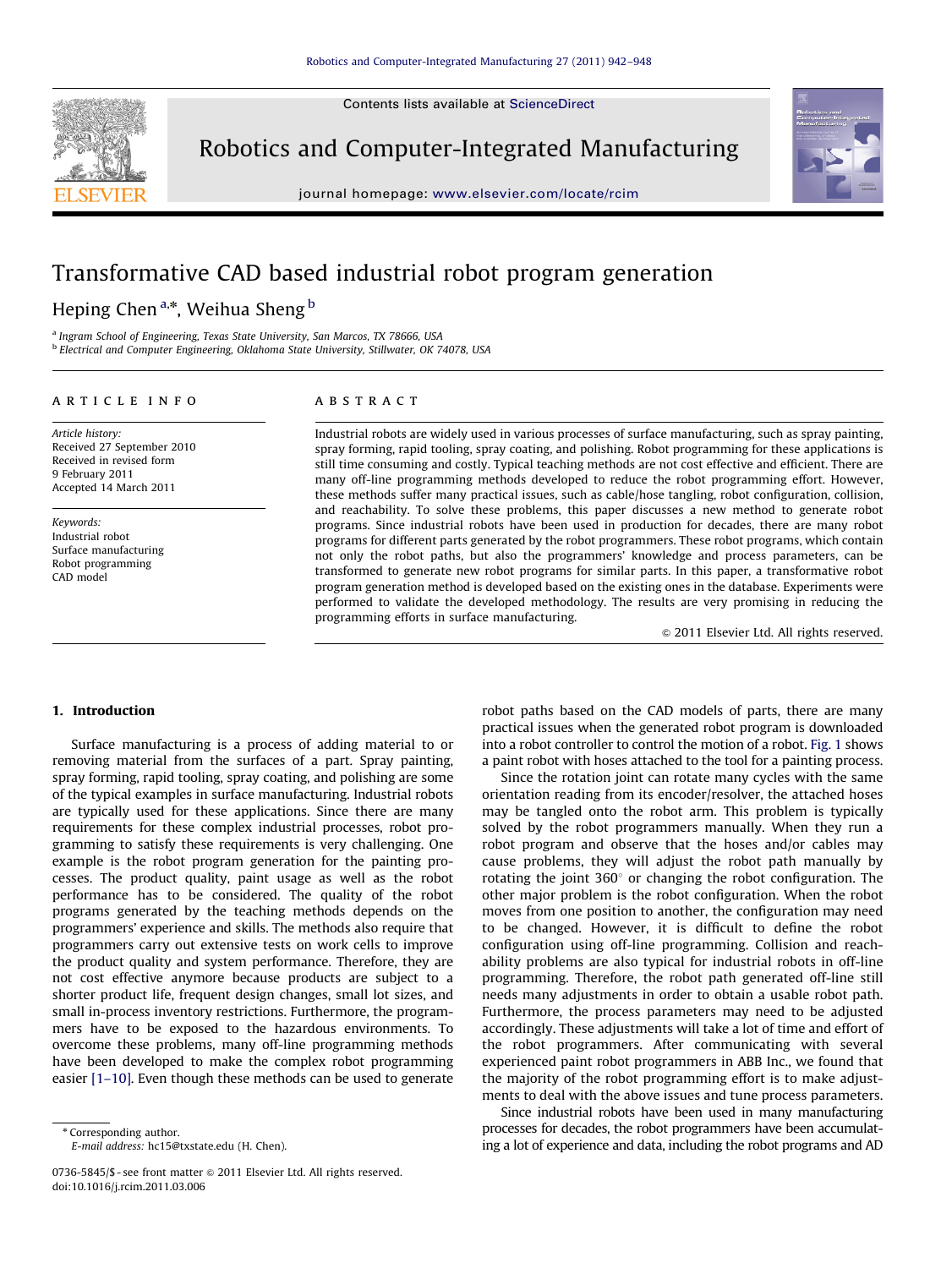<span id="page-1-0"></span>models. The generated robot programs incorporate the programmers' experience and process knowledge. These data could be transformed to generate new robot programs for new parts. In industry, most of the processed parts have similar geometry, but with some modifications, especially in automotive industry. One example is spray painting of car bodies. Even though there are some differences from one car model to another, the car shapes are quite similar from generations to generations. Therefore, the robot programs can be transformed with some adjustments according to the geometry of new parts. Since the hose/cable tangling, robot configuration, collision, and reachability issues have been solved and the process knowledge is included, reusing these robot programs could save a lot of programming effort and reduce the production cost. However, since there are many robot types, robot programs, and CAD models in the database, there are several problems that have to be solved in order to generate a robot program for a new part. The first one is to find a best matching part in the database with the new part. The second one is to overlap the existing robot path onto the new part. The last one is to make adjustments of the existing path to generate a new path.

There are many tessellated model matching methods developed, especially in image processing. Osada et al. [\[11\]](#page--1-0) developed a shape distribution method to compare the similarity of different parts. They processed over one thousand parts and categorized them according to their shape distribution based on distance



histogram. Ohbuchi et al. [\[12\]](#page--1-0) improved the shape distribution method using a 2D histogram method, which used the shape orientation distribution. Since the orientation information of a part is important for robot program generation in surface manufacturing, the 2D histogram method is adopted in this paper to find the best matching part. After the best matching part of a new part is found, the new part is transformed to the matching part coordinate system and the existing robot path is overlapped onto the new part. The robot path adjustments method is also developed to generate a new robot program. The programmers' knowledge and parameters related to the process are automatically transferred into the new program. The experimental results show the potential of the developed method to be used for new robot program generation to reduce the robot programming effort and cost. Section 2 describes the developed transformative robot program generation method. Section 3 discusses the experimental results to validate the developed method. Section 4 presents the conclusions.

## 2. Robot program generation algorithm

The robot programmers have been accumulating a lot of data in programming robots over decades. These data can be transformed to generate new robot programs to reduce the robot programming effort. When programming a robot to process a part, the robot model and the CAD model of the part are typically given. Therefore, to generate a robot program using the database containing the robot types, CAD models, and robot programs, there are several steps:

- $\bullet$  To find a matching robot in the database;
- $\bullet$  To find a matching CAD model in the database;
- $\bullet$  To overlap the existing robot path in the database onto the new part and generate a new robot path;
- $\bullet$  To adjust the robot path according to the geometry of the new part;
- $\bullet$  To generate a new robot program by copying all existing process parameters.

The process is summarized in Fig. 2. When the new data (robot type and the CAD model of a part) is input into a computing system containing the database, the robot type is compared with those in the database first. Once the robot types matching, the CAD model of the new part is processed and compared with the existing ones in the database. The process continues until all CAD Fig. 1. Paint robot with hoses. Hoses may be tangled on the robot arm. models are processed. The highest matching score is then found



Fig. 2. Robot program generation process based on the database containing the robot types, CAD models, and robot programs.